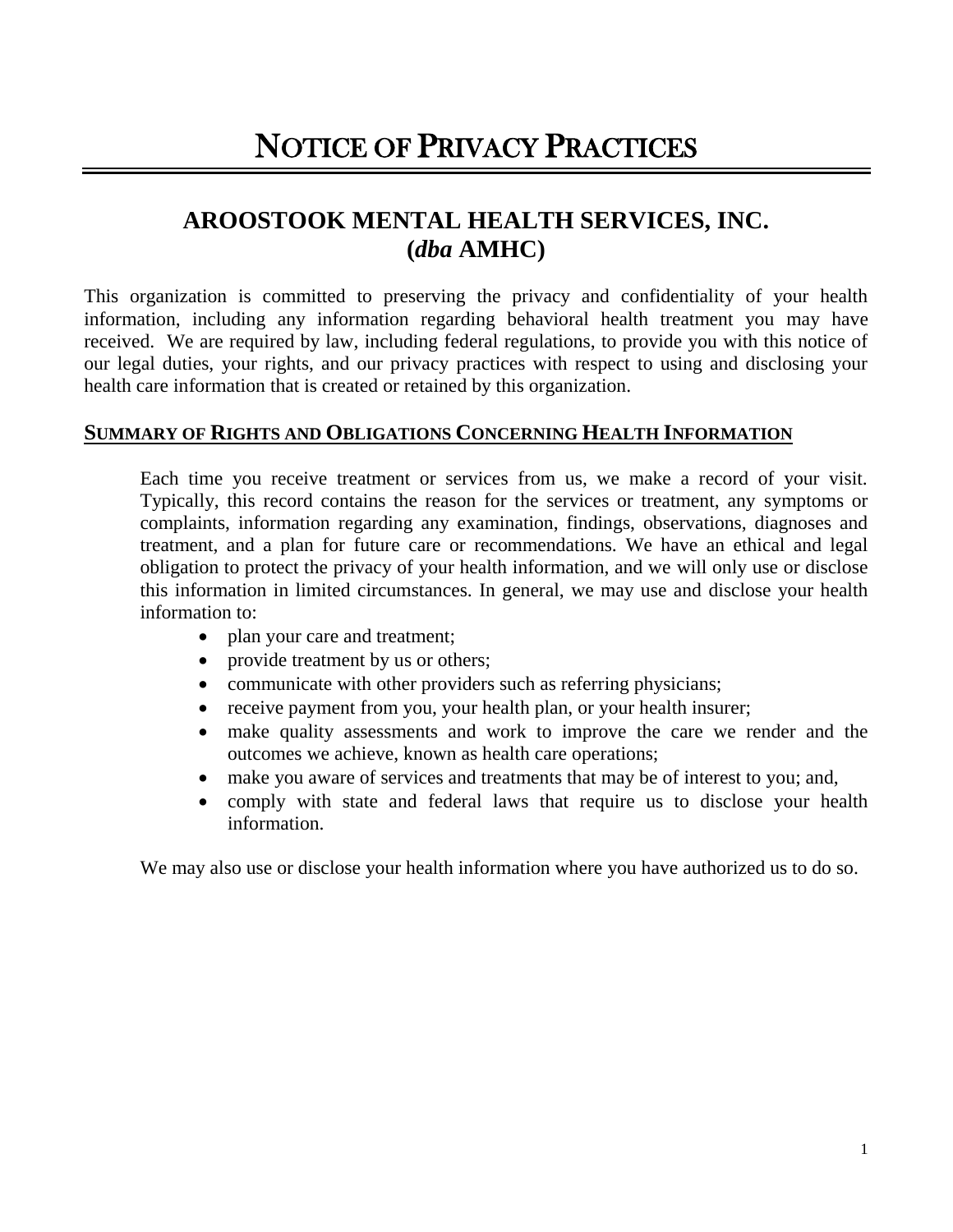You have certain rights to your health information. You have the right to:

- ensure the accuracy of your health record;
- request confidential communications between you and your provider and request limits on the use and disclosure of your health information; and
- request an accounting of certain uses and disclosures of health information we have made about you.

We are required to:

- maintain the privacy of your health information;
- provide you with notice, such as this *Notice of Privacy Practices*, as to our legal duties and privacy practices with respect to information we collect and maintain about you;
- abide by the terms of our most current *Notice of Privacy Practices*;
- notify you if we are unable to agree to a requested restriction; and
- accommodate reasonable requests you may have to communicate health information by alternative means or at alternative locations.

#### **We reserve the right to change our practices and to make the new provisions effective for all your health information that we maintain.**

Should our information practices change, a revised *Notice of Privacy Practices* will be available upon request. If there is a material change, a revised Notice of Privacy Practices will be distributed to the extent required by law. We will not use or disclose your health information without your authorization, except as described in our most current *Notice of Privacy Practices.*

#### **AUTHORIZATION FOR OTHER USES OF HEALTH CARE INFORMATION**

Uses of health care information not covered by our most current *Notice of Privacy Practices*  or the laws that apply to us will be made only with your written authorization. If you provide us with authorization to use or disclose health care information about you, you may revoke that authorization, in writing, at any time. If you revoke your authorization, we will no longer use or disclose health care information about you for the reasons covered by your written authorization, except to the extent that we have already taken action in reliance on your authorization or, if the authorization was obtained as a condition of obtaining insurance coverage and the insurer has the right to contest a claim or the insurance coverage itself. We are unable to take back any disclosures we have already made with your authorization, and we are required to retain our records of the care that we provided to you.